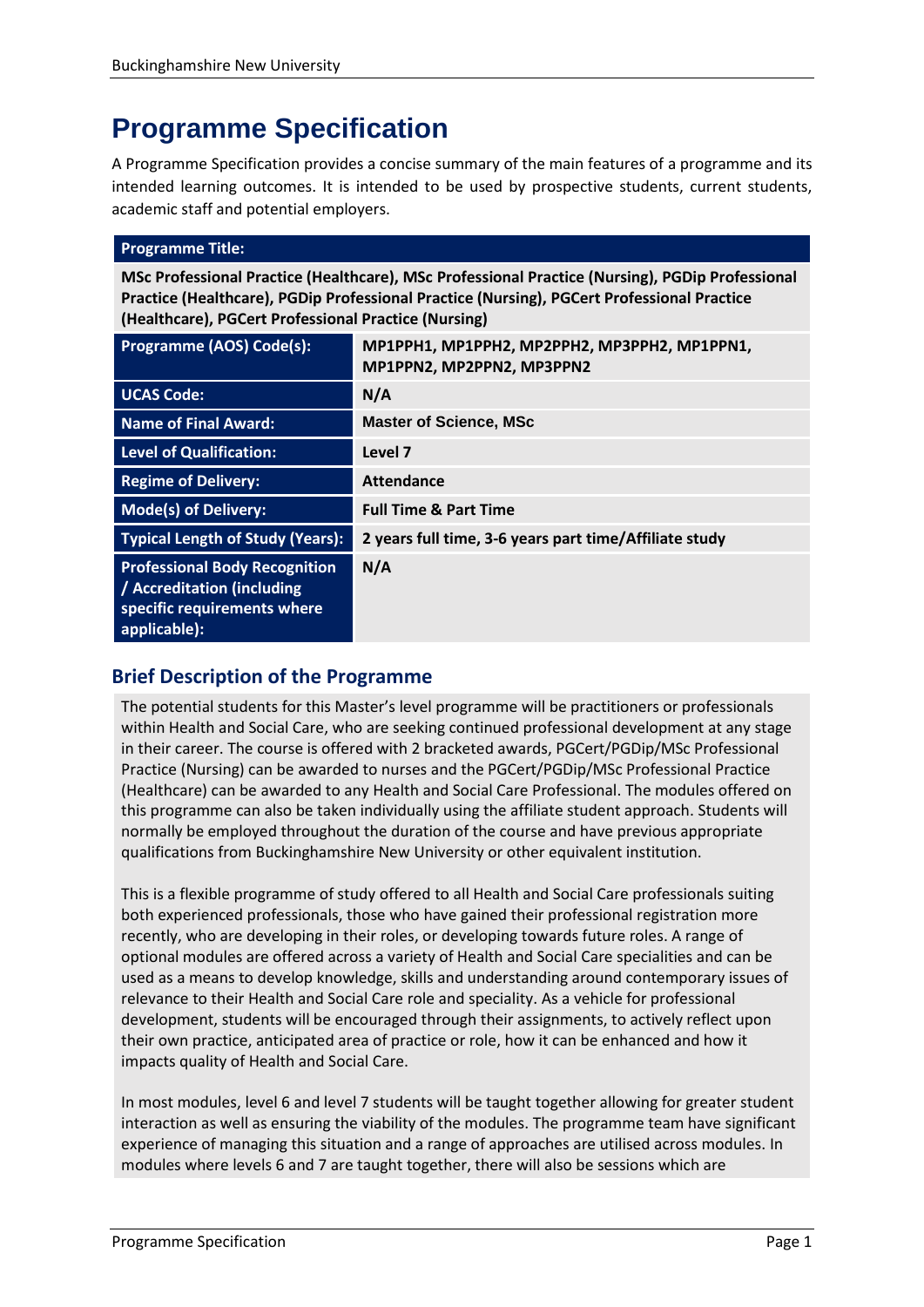specifically aimed at level 7 students to support specific academic and Level 7 attribute development. Where these student numbers are low, the level 7 specific academic sessions may be combined to bring together students from a number of modules for a more productive learning experience.

As the funding of one module at a time now tends to be the sector norm, it is envisaged that many students will continue to undertake modules on a stand-alone basis, then transfer them into the MSc Professional Practice for the Dissertation module. This also applies to students who have gained their level 7 credits at other institutions, on condition that a minimum of 30 credits of research at level 7 has been awarded. Otherwise, students must undertake the programme's level 7 research module (30 credits) before progressing to the Dissertation module.

Relevant credit transfer into the PG Diploma or Master's course from other institutions will be permitted to a value of 60 level 7 credits. Credit transfer will be undertaken via the University's CATS system via an established Group Directive which would allow the automatic transfer of all appropriate credits achieved at Buckinghamshire New University into the MSc programme. Credits older than 6 years from the time of initial award to the time of the dissertation award will be subject to approval by the CATS committee and at the discretion of the Programme Lead.

This approach allows a significant amount of flexibility for students in terms of both speciality of subjects and development of a variety of clinical expertise through relevant Health care orientated level 7 credits completed either through the variety of the programme's optional modules, or at other institutions.

If a student completes the NMP qualification credits as part of the MSc Professional Practice course, the appropriate authority, e.g. NMC, HCPC, etc., will be notified by the University following ratification of the academic credits at an Assessment Board.

# **Programme Aims**

- 1 To provide a flexible framework for post-graduate study to promote the progression of professional knowledge, skills and expertise across a variety of disciplines, leading to mastery of the chosen area.
- 2 To enhance the development of professional judgement, accountability and autonomy within the scope of the individual's role.
- 3 To develop an analytical approach to care delivery in healthcare practitioners encouraging the promotion of best practice in line with contemporary policies and guidance.
- 4 To support the ethos of life-long learning and creative enquiry, to confront, challenge and shape the future of professional practice

# **Programme Learning Outcomes**

The Buckinghamshire Graduate Attributes focus on the development of innovative leaders in professional and creative capacities, who are equipped to operate in the 21st Century labour market and make a positive impact as global citizens. The core attributes are developed through the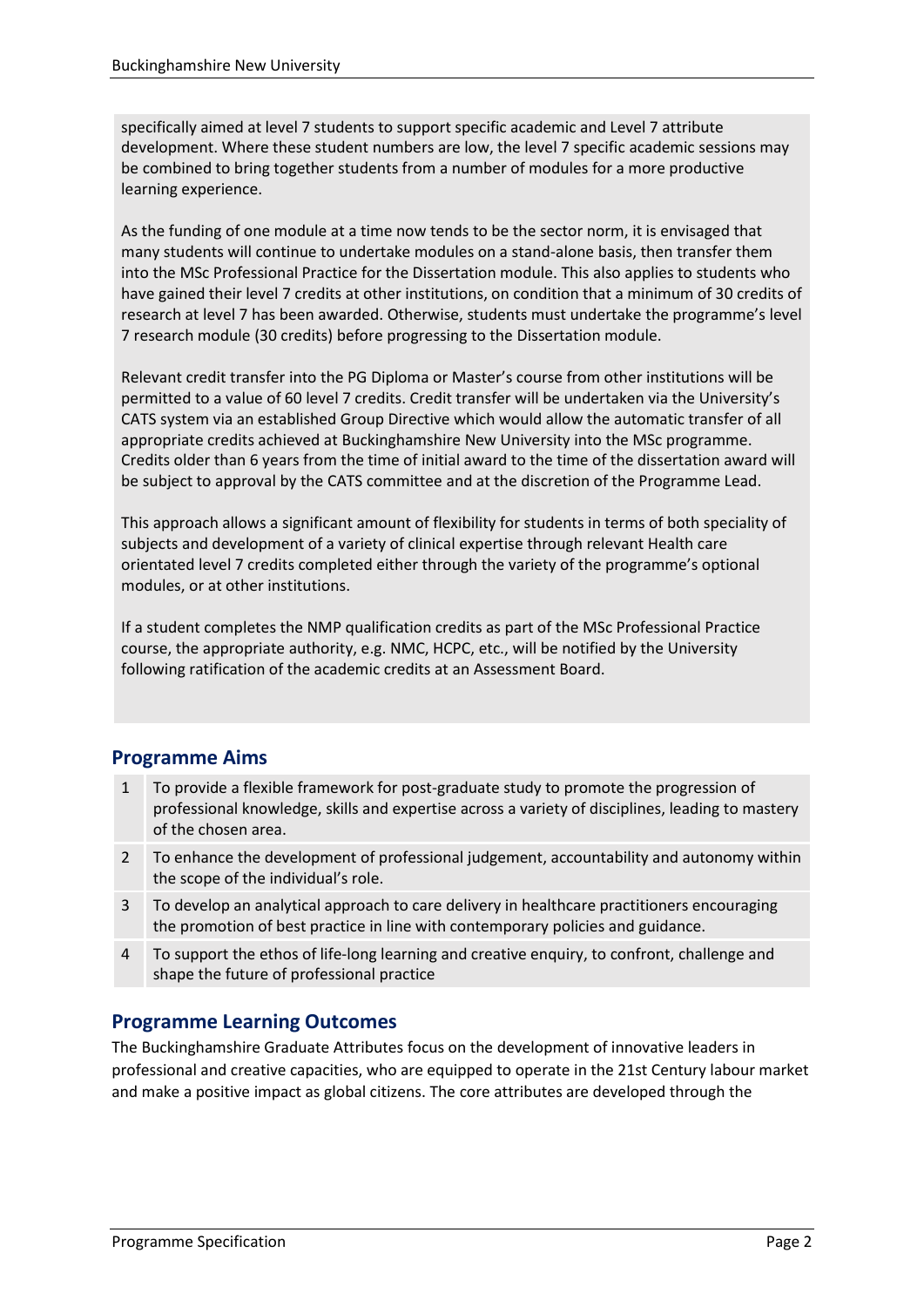programme as outlined below, however further Learning Outcomes will be associated with the optional modules that students complete.

#### **ID Learning Outcome**

On successful completion of the programme a graduate will be able to:

#### **Graduate Attribute: Knowledge and its application (K)**

- K1 Systematically analyse key aspects of the field of study including acquisition of in-depth knowledge relevant to the discipline and professional practice
- K2 Demonstrate a conceptual understanding of the application of research evidence to support the expansion of personal and professional development, and to address challenges in professional practice
- K3 Synthesise conclusions from a research project to demonstrate an independent perspective and originality in the application of this knowledge to develop recommendations for future research or practice/professional innovation.
- K4 Critically evaluate political and organisational drivers that influence developments in the management and delivery of Health and Social Care.

#### **Graduate Attribute: Creativity (C)**

- C1 Support and promote the process of continuing professional development to enhance the student's level of autonomy in the individual professional role.
- C2 Demonstrate subject mastery and independent perspective to propose ways to resolve issues in the field of their professional role.

#### **Graduate Attribute: Social and ethical awareness and responsibility (S)**

- S1 Critically explore and interpret the theories and concepts underpinning the care and/or management within Health and Social Care
- S2 Demonstrate a critical understanding of ethical, legal and professional issues in the context of their professional role.

#### **Graduate Attribute: Leadership and self-development (L)**

- L1 Develop an individualised learning programme relevant to your chosen area of study and/or practice.
- L2 Demonstrate a systematic understanding of professional issues such as accountability, clinical governance and leadership in relation to Health and Social Care.
- L3 Exercise self-direction and decision-making in complex and unpredictable contexts, demonstrating insight into one's own learning and developmental needs.

### **Programme Structure**

Programmes are structured in stages. The number of stages will vary depending on the mode (e.g. full-time, part-time), duration and location of study which will be detailed in the Programme Handbook.

Modules are set at a specific academic level and listed as either core (compulsory) or optional. The level indicates the relative academic difficulty which will increase through the programme. Passing modules will reward you with academic credit. The amount of credits will depend on the complexity of the module and the level of effort required, which is measured in 'notional learning hours'.

Our [Academic Advice webpages](https://bucks.ac.uk/students/academicadvice/course-structure-and-regulations/how-your-course-is-structured) provide more information on the structure of taught awards offered by the University.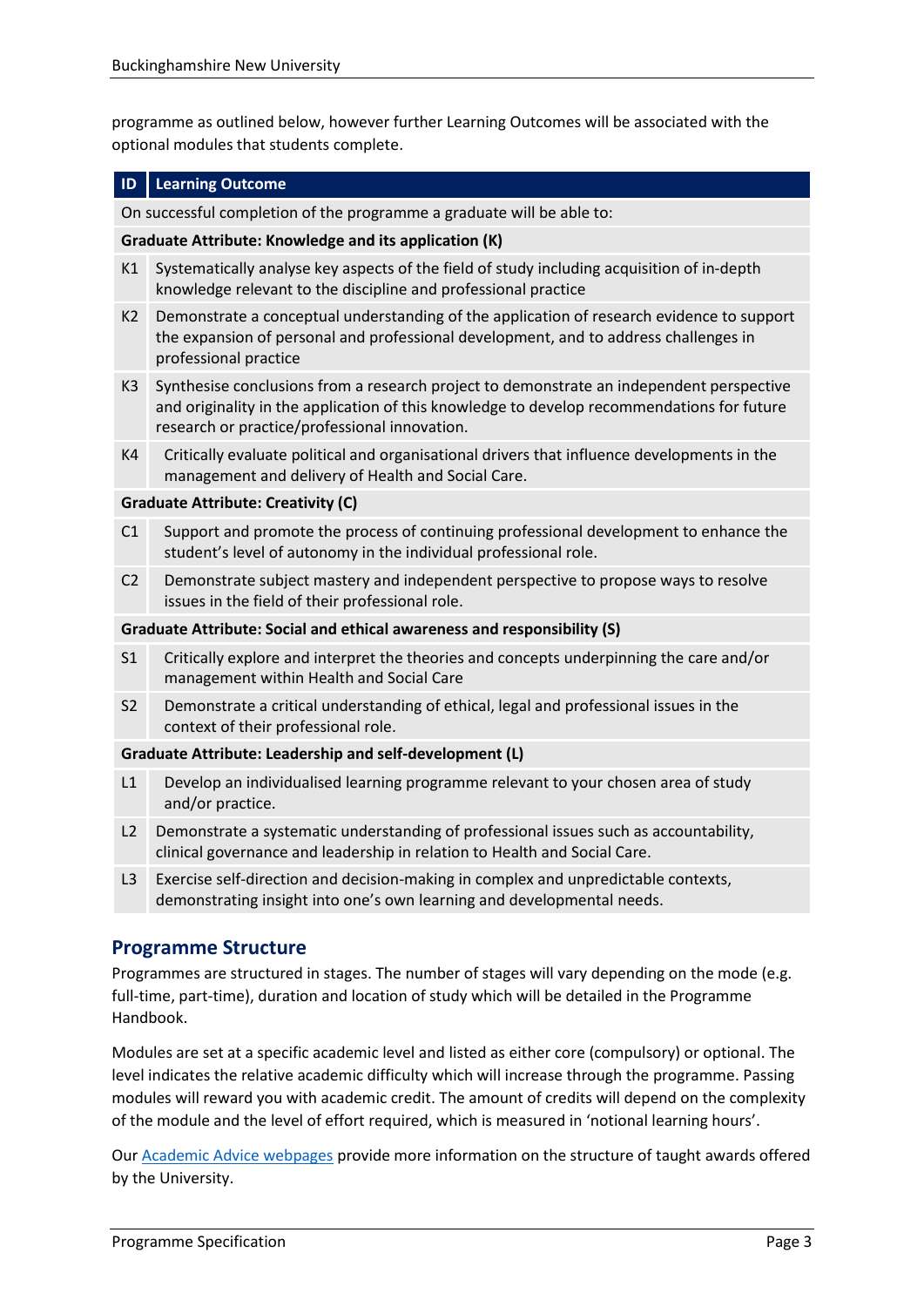*Please note: Not all optional modules will necessarily be offered in any one year. Other option modules may also be introduced at a later stage enabling the programme to respond to sector developments.*

# **Level Seven Optional Modules**

| <b>Code</b>  | <b>Module Title</b>                                                                             | <b>Credit</b> | Core $/$<br><b>Option</b> | <b>Compensable</b><br>(Normally Yes) |
|--------------|-------------------------------------------------------------------------------------------------|---------------|---------------------------|--------------------------------------|
| PP769        | <b>Advanced Medical Assessment</b>                                                              | 30            | Optional                  | <b>No</b>                            |
| CP732        | Advanced Therapeutic, Mental & Physical Health<br><b>Skills for Mental Health Practitioners</b> | 30            | Optional                  | <b>No</b>                            |
| CL737        | Anaesthetic Management in the Perioperative<br>Environment                                      | 30            | Optional                  | <b>No</b>                            |
| OC704        | <b>Cancer Care</b>                                                                              | 30            | Optional                  | No                                   |
| PP753        | <b>Cardiac Care</b>                                                                             | 30            | Optional                  | No                                   |
| <b>PP782</b> | Clinical Skills for Health Care Professionals in<br><b>Primary Care</b>                         | 30            | Optional                  | <b>No</b>                            |
| <b>CP728</b> | <b>Critical Perspectives of Managing Complex Health</b><br>Needs in the Community               | 15            | Optional                  | <b>No</b>                            |
| PP734        | Delivering and Sustaining Improvement in<br><b>Healthcare Settings</b>                          | 30            | Optional                  | <b>No</b>                            |
| <b>PP768</b> | Dementia Management and Care                                                                    | 30            | Optional                  | <b>No</b>                            |
| <b>PP728</b> | Diabetes Management                                                                             | 30            | Optional                  | No                                   |
| <b>PP727</b> | <b>Emergency and Unscheduled Care</b>                                                           | 30            | Optional                  | <b>No</b>                            |
| PP726        | End of Life Care and Symptom Management                                                         | 30            | Optional                  | <b>No</b>                            |
| <b>PP722</b> | Enhancing Practice through Work Related Learning                                                | 30            | Optional                  | No                                   |
| <b>PP774</b> | Frailty: An Integrated Approach                                                                 | 30            | Optional                  | No                                   |
| PP760        | Haemato-Oncology                                                                                | 30            | Optional                  | No                                   |
| <b>PP725</b> | <b>Intensive Care</b>                                                                           | 30            | Optional                  | No                                   |
| PP731        | Introduction to Clinical Innovation in Healthcare<br>Practice                                   | 30            | Optional                  | <b>No</b>                            |
| PP781        | <b>Introduction to Critical Care</b>                                                            | 30            | Optional                  | No                                   |
| PP701        | Leadership and interpersonal communications                                                     | 30            | Optional No               |                                      |
| <b>PF754</b> | Leadership, Management and Professional Issues                                                  | 30            | Optional                  | <b>No</b>                            |
| PP779        | Leg Ulcer Management                                                                            | 30            | Optional                  | No                                   |
| PP747        | Management and Care of Neuroscience Related<br>Conditions                                       | 30            | Optional                  | <b>No</b>                            |
| PP783        | Management of Long Term Conditions for Health<br><b>Care Professionals</b>                      | 30            | Optional                  | <b>No</b>                            |
| PP744        | Minor Illness Management                                                                        | 30            | Optional                  | No                                   |
| PP714        | Minor Injury Management                                                                         | 30            | Optional                  | <b>No</b>                            |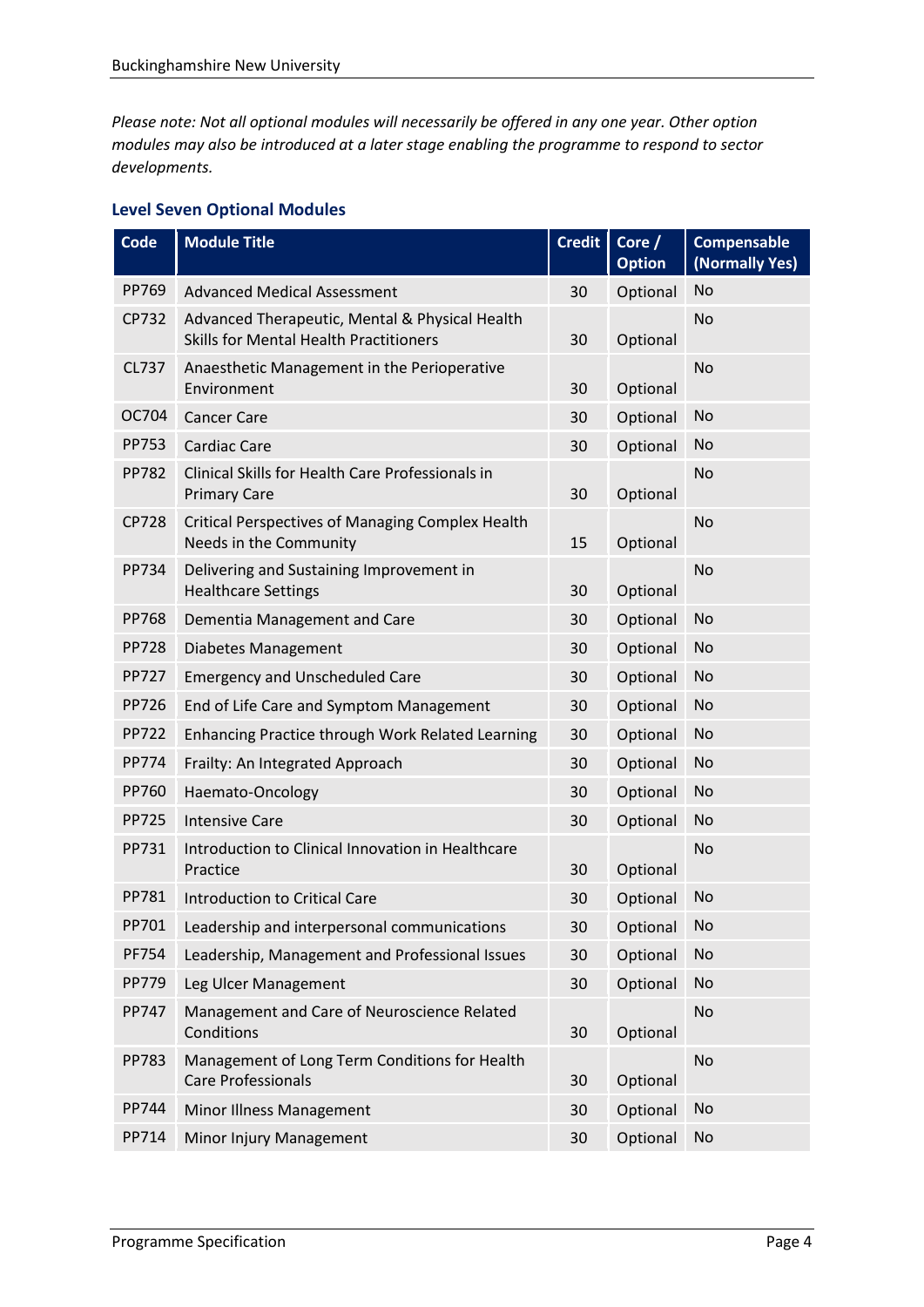| <b>NP704</b> | Non Medical prescribing for Nurses, Midwives and<br><b>Allied Health Professionals</b> | 60 | Optional | <b>No</b> |
|--------------|----------------------------------------------------------------------------------------|----|----------|-----------|
| <b>NP705</b> | Non Medical prescribing for Pharmacists                                                | 60 | Optional | <b>No</b> |
| CL758        | Physical Assessment of the Adult                                                       | 30 | Optional | <b>No</b> |
| <b>PP756</b> | Principles and Practice of Infection Prevention and<br>Control                         | 30 | Optional | <b>No</b> |
| <b>PP777</b> | Recognising the Deteriorating Patient                                                  | 30 | Optional | <b>No</b> |
| CL739        | Recovery Management in the Perioperative<br>Environment                                | 30 | Optional | <b>No</b> |
| <b>PP737</b> | <b>Respiratory Care</b>                                                                | 30 | Optional | <b>No</b> |
| PP767        | Skills & Knowledge for General Practice Nursing                                        | 60 | Optional | <b>No</b> |
| PP736        | <b>Stroke Management and Care</b>                                                      | 30 | Optional | <b>No</b> |
| <b>PP780</b> | <b>Student Directed Learning</b>                                                       | 20 | Optional | <b>No</b> |
| <b>TL706</b> | Student Supervision and Assessment in<br><b>Professional Practice</b>                  | 30 | Optional | <b>No</b> |
| <b>CL738</b> | Surgical Management in the Perioperative<br>Environment                                | 30 | Optional | <b>No</b> |
| <b>PP778</b> | Systemic Anti-Cancer Therapy - Principles,<br>Management and Care                      | 30 | Optional | <b>No</b> |
| <b>PF725</b> | The Renal Care Practitioner                                                            | 30 | Optional | No        |
| <b>PF724</b> | The Theoretical Concepts in Renal Care                                                 | 30 | Optional | No        |
| <b>PP784</b> | <b>Trauma Management and Care</b>                                                      | 30 | Optional | <b>No</b> |
| CL757        | <b>Wound Care Management</b>                                                           | 30 | Optional | <b>No</b> |

#### **Level Seven Core Modules**

| Code   Module Title                            |    |      | Credit Core / Compensable<br>Option (Normally Yes) |
|------------------------------------------------|----|------|----------------------------------------------------|
| PF749 Applied Research for Healthcare Practice | 30 | Core | No.                                                |
| PF747 Dissertation                             | 60 | Core | No.                                                |

# **Learning and Teaching Activities**

Please see the **Academic Advice pages** for a description of learning and teaching activities that are recognised by the University. Detailed information on this specific programme is outlined below:

Teaching and learning strategies employed within the programme reflect the nature of the learning experience at Level 7. Strategies adopted will encourage further student independence and learning from and through experience, using reflection, and the development of the skills required to practise underpinned with theoretical knowledge commensurate with academic Level 7.

A variety of methods will be employed including keynote lectures, group and individual tutorials and debates. Paramount to the teaching and learning strategy will be the value placed on the student's own experience of practice and theoretical underpinnings of practice. It is envisaged,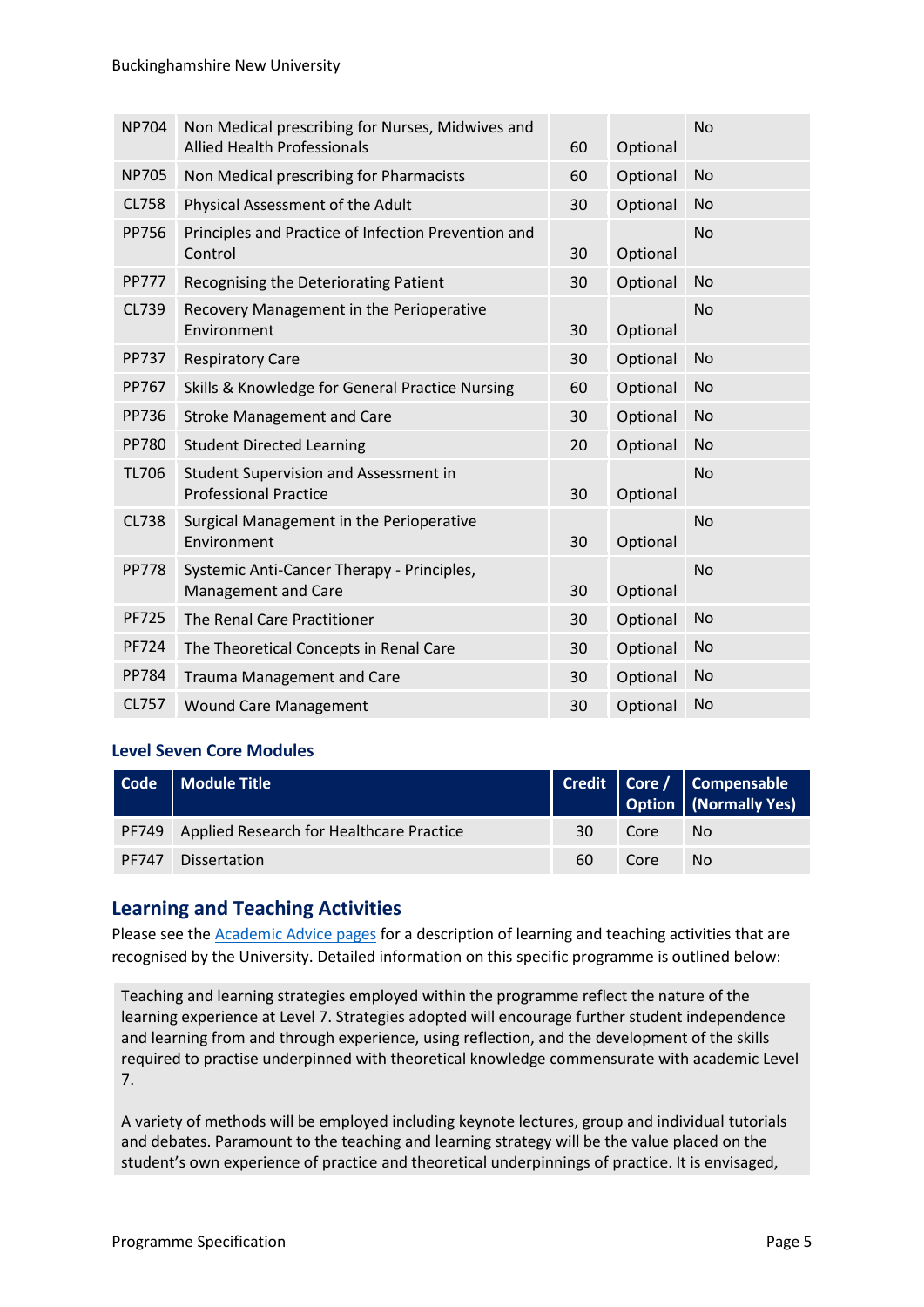however, that the programme team and external experts will provide the main input to the taught sessions.

Students will have access to University information technology resources, including Internet, word processing and printing facilities. Materials that are used to support module delivery will be made available through the University virtual learning environment. This might include PowerPoint slides, recording of online sessions, videos, handouts, worksheets, assessment documents, website links, and articles in PDF format. These can be accessed on or off campus.

#### Specific approaches to learning will include -

**Lectures:** keynote lectures may be employed to launch fundamental theoretical aspects of the programme and will be led by the lecturers and/or experts from practice. The lectures will provide the foundation for student led work within seminar and/or workshops.

**Seminars:** seminars will offer a forum by which students can explore key areas and will combine the presentation of information and ideas, exploration of relevant issues, and the application of theoretical principles. There will be opportunities for students to discuss the application of these in their field of practice.

**Simulated learning:** the simulation suite at Buckinghamshire New University is used on some of the clinical modules to simulate practice scenarios, e.g. to facilitate physical assessment skills. Students can apply theory to practice, enhance their practical skills and increase their confidence in a more realistic, but non-threatening environment. These sessions will be facilitated by lecturers, the skills and simulation team and/or external experts.

**Directed reading:** throughout the programme the students will be required to engage in critical discussion, which will require them to undertake directed reading outside of the formal teaching session. Students will be provided with relevant reading lists by academic staff and through the online library reading lists and will be encouraged to undertake independent reading to ensure they engage with a breadth of literature and evidence, so they are cognisant with contemporary debates within their field.

**Case studies:** during face-to-face sessions, an array of case studies from all disciplines will be used as a vehicle for enquiry-based learning. Students will explore and critically discuss the components of those cases, to learn from successful and un-successful interventions as well as to be able to iterate the nature of good and bad experiences. The case studies will enable the students to illuminate the nature of work, the demands inherent within the practice arena to enable the development of critical knowledge and problem-solving skills.

**Group work:** group work is a key teaching and learning modality. It enables students to engage in participatory learning and encourages a team working approach to problem solving. Level 7 academic workshops will be offered to all students studying at master's level, in addition to individual tutorials.

**Learning contracts:** learning contracts allow students to negotiate an area of study personal to them to help them focus on their learning and development needs. Learning contracts facilitate a sense of ownership of the learning process and, by specifying learning objectives in advance, both learner and facilitator have an agreed understanding of the expected outcomes. This method has been shown to foster independence and develop problem-solving skills as well as being flexible in meeting different learning needs, styles and paces of learning. Learning contracts are currently a feature of some level 7 modules, for example, and are a particularly suitable learning strategy for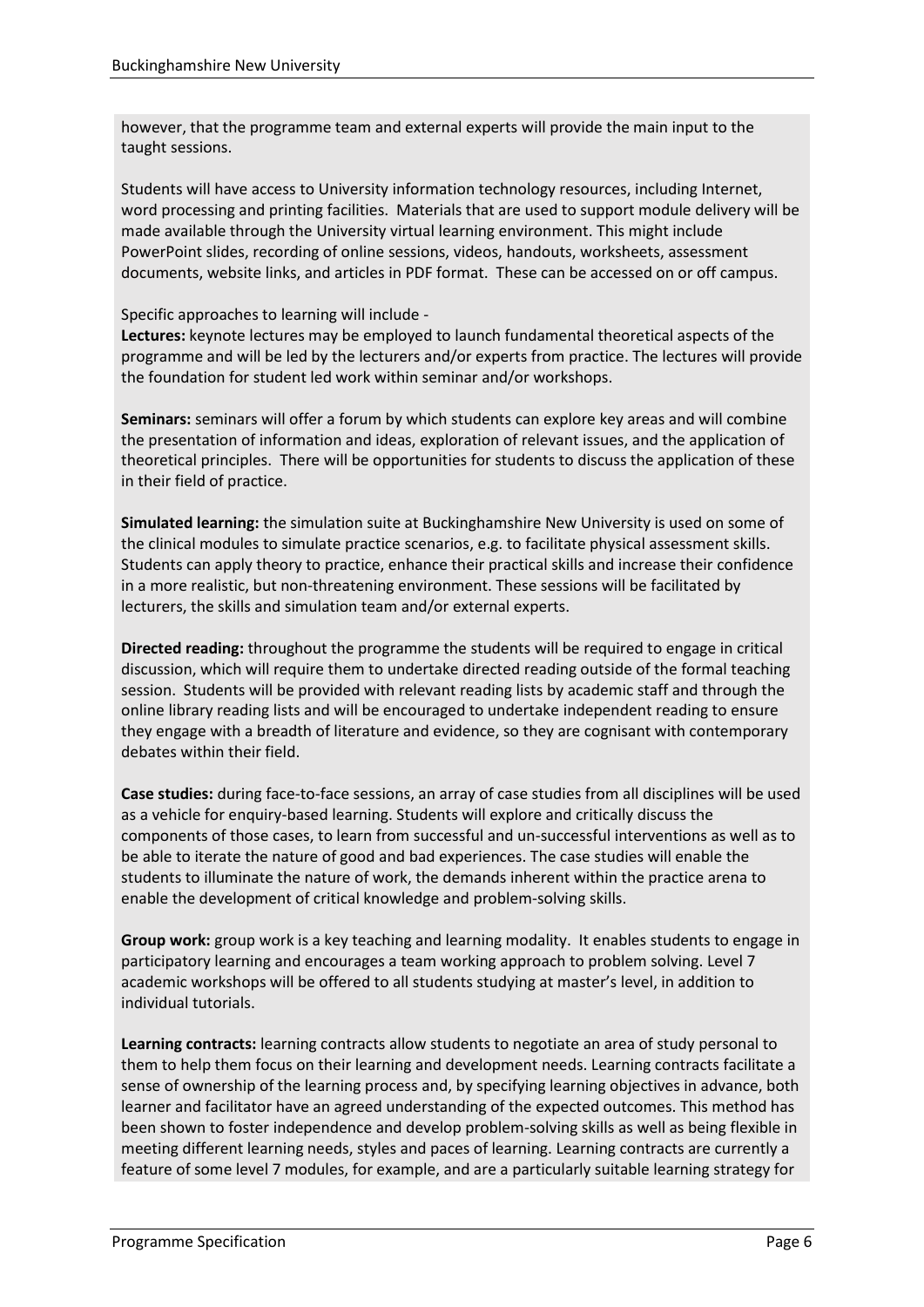those wishing to undertake project work in their clinical areas. Student presentations of learning contracts can be the basis for classroom discussion and further contract development.

**Reflection:** reflection in and on practice is central to the student developing emotional intelligence around their skills development that will enable their continued professional development. Reflecting on their past experience and the experiences of others is a key component of the programme. Reflection encourages the students to explore the application of new knowledge to a given situation, and the development of problem-solving skills both of which are characteristic of being a responsive practitioner or professional.

**Dissertation**: completion of a dissertation provides the opportunity to demonstrate the ability to synthesise and evaluate knowledge at an advanced level, through the systematic investigation of a topic relevant to the workplace/role/professional practice and includes devising and undertaking a research project. A student is guided to consider and submit, where appropriate, ethical applications to gain access to sources of investigation. This approach to learning also utilises the skills of analysis and evaluation of research and the theoretical basis of the work. Students will produce work that is unique, and which provides a basis of innovation in their area of practice.

### **Additional Course Costs**

There are costs associated with all studies, additional to the tuition fee, which require consideration, when planning and budgeting for expenditure. Costs are indicative and for the total length of the course shown unless otherwise stated and will increase with inflation; depending on the programme they may include equipment, printing, project materials, study trips, placement activities, DBS and/or other security checks.

Students will be expected to provide basic stationery to meet their needs during the programme, including printing costs, etc. Those students wishing to purchase key texts for each module should expect to budget up to around £150-200 for this purpose. If a module is completed that involves a poster presentation, the printing cost may be around £15-20.

#### **Contact Hours**

1 unit of credit is the equivalent of 10 notional learning hours. Full time undergraduate students study 120 credits (1200 hours) and full-time postgraduate students study 180 credits (1800 hours) per year or 'stage' of the course.

#### **Full Time MSc Professional Practice**

| <b>Course Stage</b> | <b>Scheduled Activities</b><br>(Hours) | <b>Guided Independent</b><br><b>Study (Hours)</b> | <b>Placement / Study</b><br><b>Abroad / Work Based</b><br><b>Learning (Hours)</b> |
|---------------------|----------------------------------------|---------------------------------------------------|-----------------------------------------------------------------------------------|
| <b>Year One</b>     | Module dependent                       | Module dependent                                  | Module dependent                                                                  |
| <b>Year Two</b>     | 26                                     | 574                                               | $\Omega$                                                                          |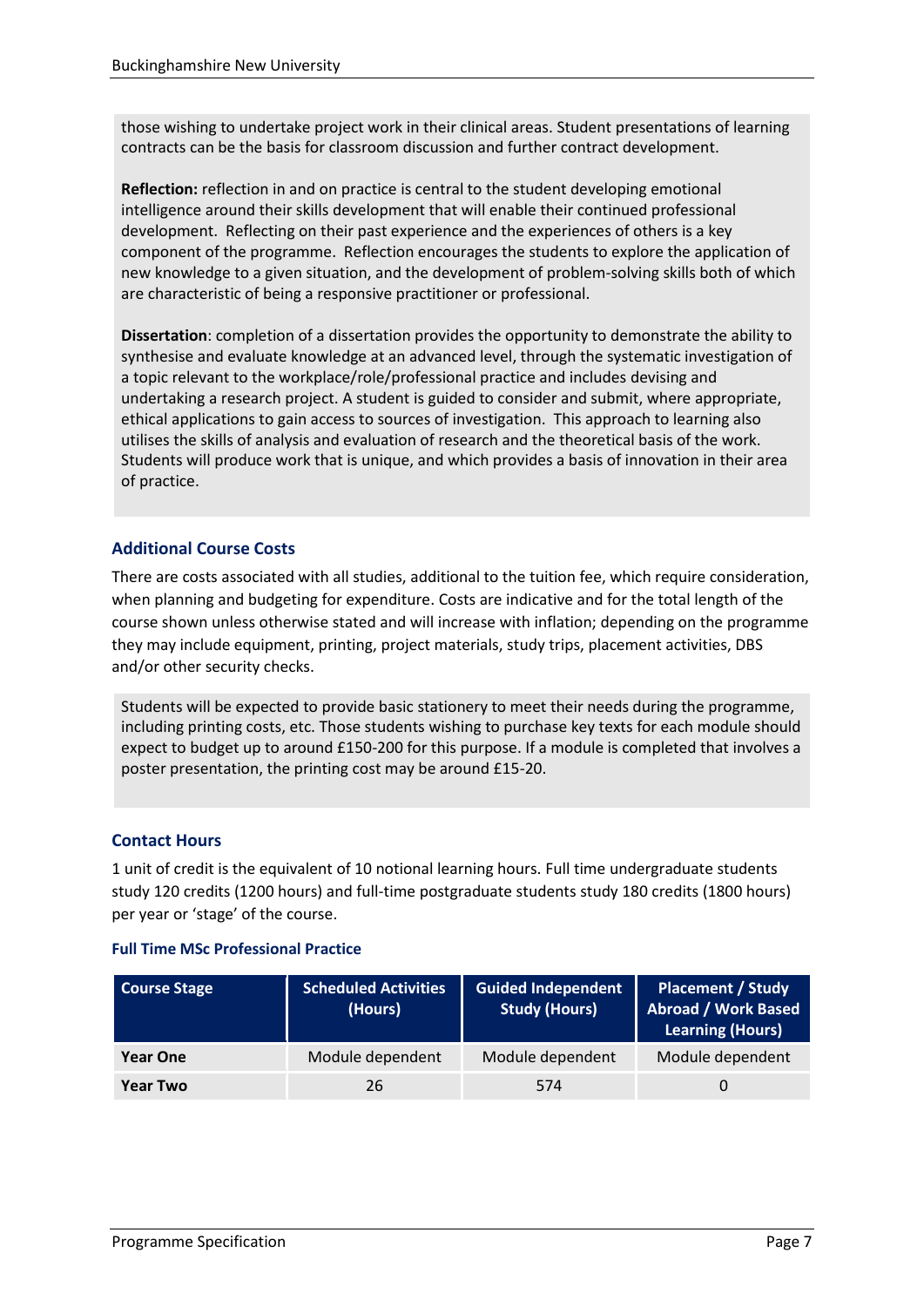| <b>Course Stage</b> | <b>Scheduled Activities</b><br>(Hours) | <b>Guided Independent</b><br><b>Study (Hours)</b> | <b>Placement / Study</b><br><b>Abroad / Work Based</b><br>Learning (Hours) |
|---------------------|----------------------------------------|---------------------------------------------------|----------------------------------------------------------------------------|
| <b>Year One</b>     | Module dependent                       | Module dependent                                  | Module dependent                                                           |
| <b>Year Two</b>     | Module dependent                       | Module dependent                                  | Module dependent                                                           |
| <b>Year Three</b>   | 26                                     | 574                                               | 0                                                                          |

#### **Part Time MSc Professional Practice**

Most years spread of hours would vary due to the combination of Optional modules selected by each student, it would only be for the final year when students complete the Core Dissertation module where there are set contact hours.

# **Assessment Methods**

The [Assessment and Examination webpages](https://bucks.ac.uk/students/academicadvice/assessment-and-examination) provide further information on how assignments are marked and moderated, including a description of assessment activities. These also include further information about how feedback on assessed work is provided to students, including our commitment to ensure this is provided to students within 15 working days (the 'three-week turnaround').

A range of assessment activities are used on this programme. Each module has an assessment strategy designed to meet the learning outcomes of the particular module. Most modules include a formative element in the assessment strategy. Summative assessments include the following methods:

- **Oral presentation:** either individually or in groups. Students are supported to develop their presentation skills. Presentations are either assessed by the tutor or are peer assessed using a clear marking scheme.
- **Essay:** a variety of written assessments are used ranging from reflection on practice through use of case studies, to reports and the development of portfolios.
- **Literature review:** A review of literature is used as the summative assessment for several modules. This allows the students to explore in greater depth a subject of their choice.
- **Clinical competency document:** the opportunity for the students to complete clinical competencies relevant to their field of study is a corner stone of the MSc Professional Practice. The students work in their own clinical area and are supported to complete the competencies by qualified assessors who are supported by the university staff to ensure understanding of the documentation and assessment process. The competencies are pass / fail and are not graded. Clinical competencies are not considered to be dependent on academic level.
- **Objective Structured Clinical Examination:** The OSCE is used in several modules to allow the students to demonstrate the learnt theory in a safe practical space. The OSCEs are assessed by field experts and/or practice partners.
- **Viva voce:** some clinical modules include a viva as part of the summative assessment. This allows the student to demonstrate their ability to translate the learnt theory into a practical situation. The Vivas are assessed by field experts.

### **Work-Based / Placement Learning**

Some clinical modules carry clinical competency documents as part of the assessment strategy and require student support in the workplace through clinical assessors. Module leaders are available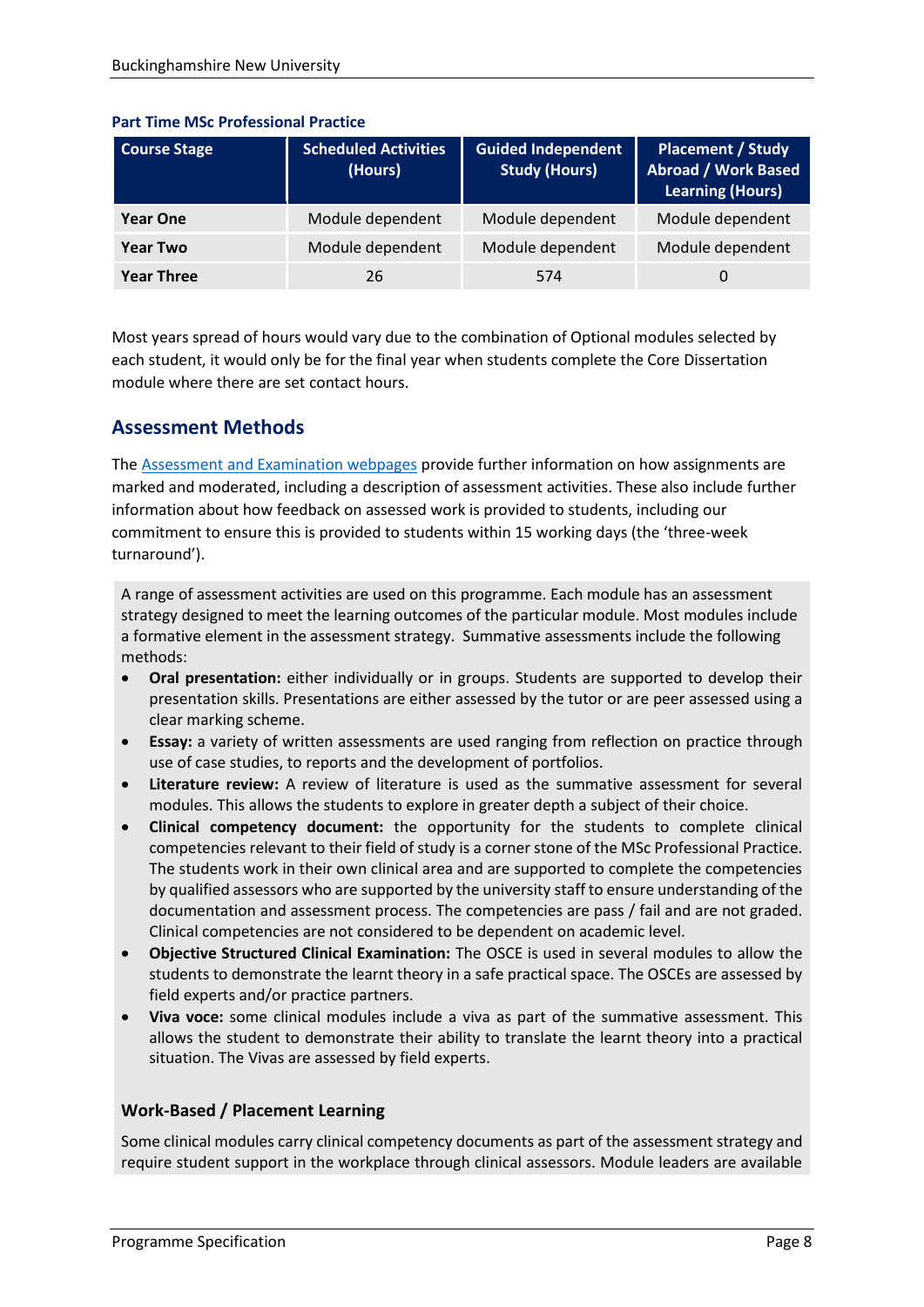for support of the assessors and assessor updates are undertaken by link lecturers for staff in the clinical areas. Assessors are required to be registered healthcare practitioners who have a minimum of 2 years' experience in their role and will ideally have completed an Assessor/Mentor in practice course or equivalent. Clinical competencies are core to the learning and assessment criteria of these modules and students are not admitted to the modules unless they can guarantee appropriate clinical experience for the duration of the module. Buckinghamshire New University does not provide clinical placement areas for students to complete their competencies.

#### **Classification**

**Calculation of final award: The degree classification will be calculated on the average weighted mark of all the Level 7 credits undertaken at Buckinghamshire New University.**

For full details of assessment regulations for all taught programmes please refer to our [Results](https://bucks.ac.uk/students/academicadvice/results)  [webpages.](https://bucks.ac.uk/students/academicadvice/results) These include the criteria for degree classification.

## **Admissions Requirements**

Please see the [Application webpages](https://bucks.ac.uk/applying-to-bucks) for more information on how to apply, including a statement on how we support students from a variety of backgrounds. Please also see our [general entry](https://bucks.ac.uk/applying-to-bucks/general-entry-requirements)  [requirements](https://bucks.ac.uk/applying-to-bucks/general-entry-requirements) for taught programmes. Applicants who do not meet our published entry requirements are encouraged to contact our admissions team for further advice and guidance.

### **Typical applicant profile and any programme-specific entry requirements**

The potential students will be from a variety of professional backgrounds within Health and Social Care and are seeking continued professional development at academic level 7. All students will normally be employed throughout the duration of the course due to the nature of continued professional development and the value placed on the student's experience of practice and their professional role. Students utilising the full time mode of the course would be expected to understand the way in which they would balance full time study with professional commitments. It is expected that students would be working part time, at most, if they are planning to complete the course on a full time basis. Applicants for the course will be expected to have an informal conversation with the Course Lead before their application is accepted.

Students can access modules on a stand-alone basis to build credits towards a full award in the future.

All students applying to the programme will have normally achieved a first degree, or at least 60 credits at level 6 from a UK University, an affiliated college or an overseas qualification of an equivalent standard, or the APEL route, through the University's Credit Accumulation and Transfer Scheme (CATS). This qualification should ideally have been awarded at 2:1 or above. Students with professional qualifications gained overseas which allow registration with the relevant UK regulatory bodies, will have the academic level of their qualifications assessed by the National Academic Recognition Information Centre/Ecctis.

**No**

**Do applicants required a Disclosure and Barring Service (DBS) Check?**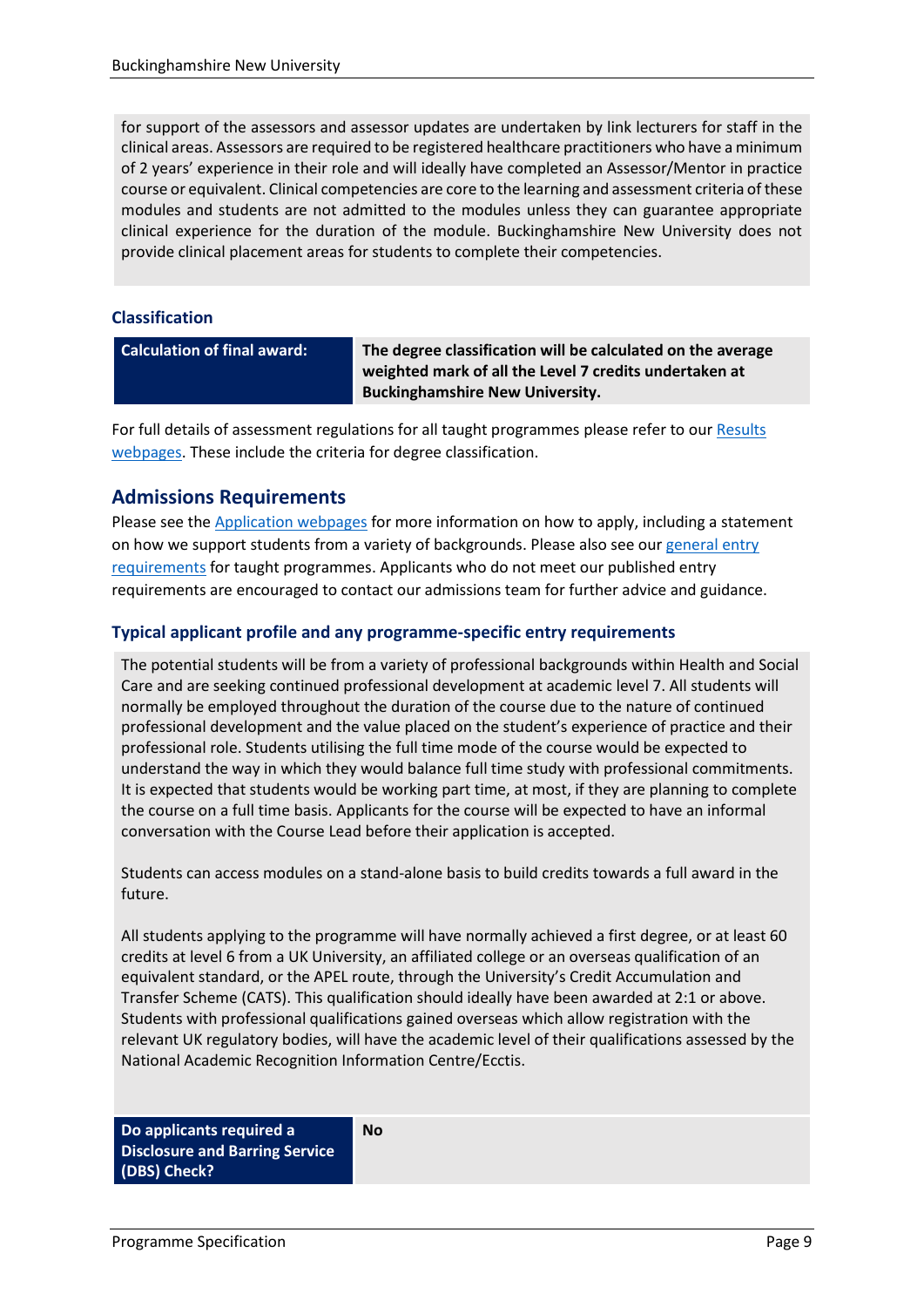#### **Opportunities for students on successful completion of the programme**

The enhanced skills of analysis that students will gain through this programme of study may lead to promotional opportunities either in the clinical area, or in the fields of education, management or research.

Students may wish to progress to doctoral studies in their specific subject context, and the generic, transferable skills acquired throughout the programme may also open up employment opportunities outside these areas.

#### **Recognition of Prior Learning**

Previous study, professional and / or vocational experiences may be recognised as the equivalent learning experience and permit exemption from studying certain modules. Please refer to our Credit [Accumulation webpages](https://bucks.ac.uk/students/academicadvice/managing-your-studies/credit-accumulation) for further guidance.

In line with many Master's programmes, students will be able to APL into the MSc Professional Practice a maximum of 30 credits gained at level 6, as long as the credits were awarded by Buckinghamshire New University for a module with a clinical competency document attached as part of the assessment strategy. The rationale for this is that the assessment of clinical competencies in the clinical area is not level dependent. Students will be able to APL/APCL/APEL a maximum of 60 credits from appropriate Health and Social Care orientated Continuing Professional Development courses from other universities. Students will be able to APL/APCL/APEL a maximum of 90 credits from appropriate Health and Social Care orientated Continuing Professional Development courses if they have completed a minimum of 60 Level 7 credits at Buckinghamshire New University.

If a student has completed a PGCert or PGDip Professional Practice at Buckinghamshire New University, they can return to gain a higher award from the course, this will then replace their previous award for the course.

### **Student Support**

During the course of their studies, students will be supported in the following ways:

- At the start of their studies all students will receive a full **induction** to the programme which will include introduction to the staff responsible for delivering the course, and access to library and IT facilities
- The **Programme Handbook** will outline the exact nature of the course and how it is structured, including the availability of option modules
- Each student will be allocated a **Personal Tutor** who will support their academic development, be able to advise and guide them with their studies and, where necessary, give advice on study options
- Students will be able to access our full range of **support services**, including the Student Achievement and Success Unit for skills and study support, the Library and Learning Resources, the Student Opportunities and Career Success Team, Student Finance Team, Accommodation and Counselling Services.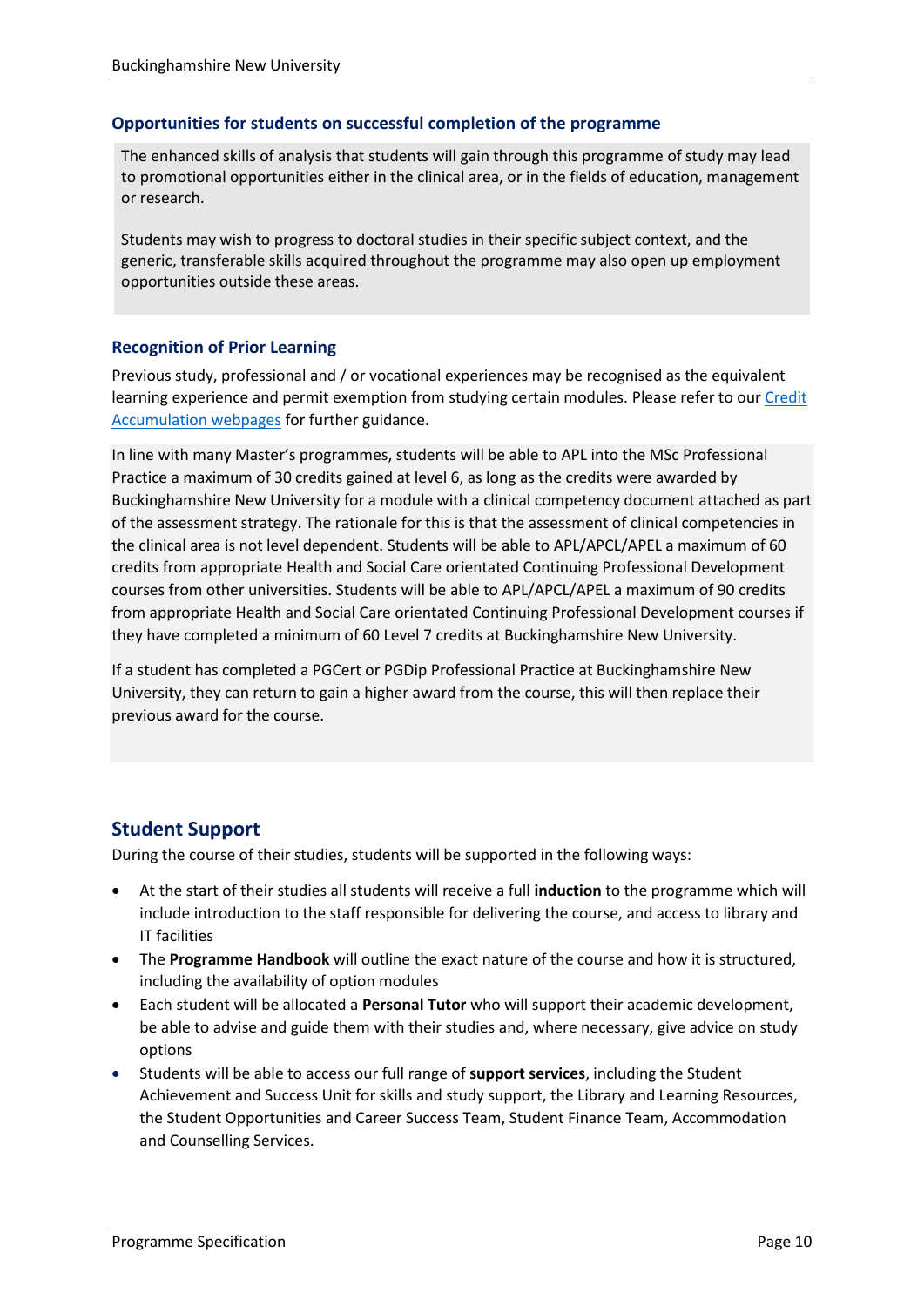# **Programme specific support (if applicable)**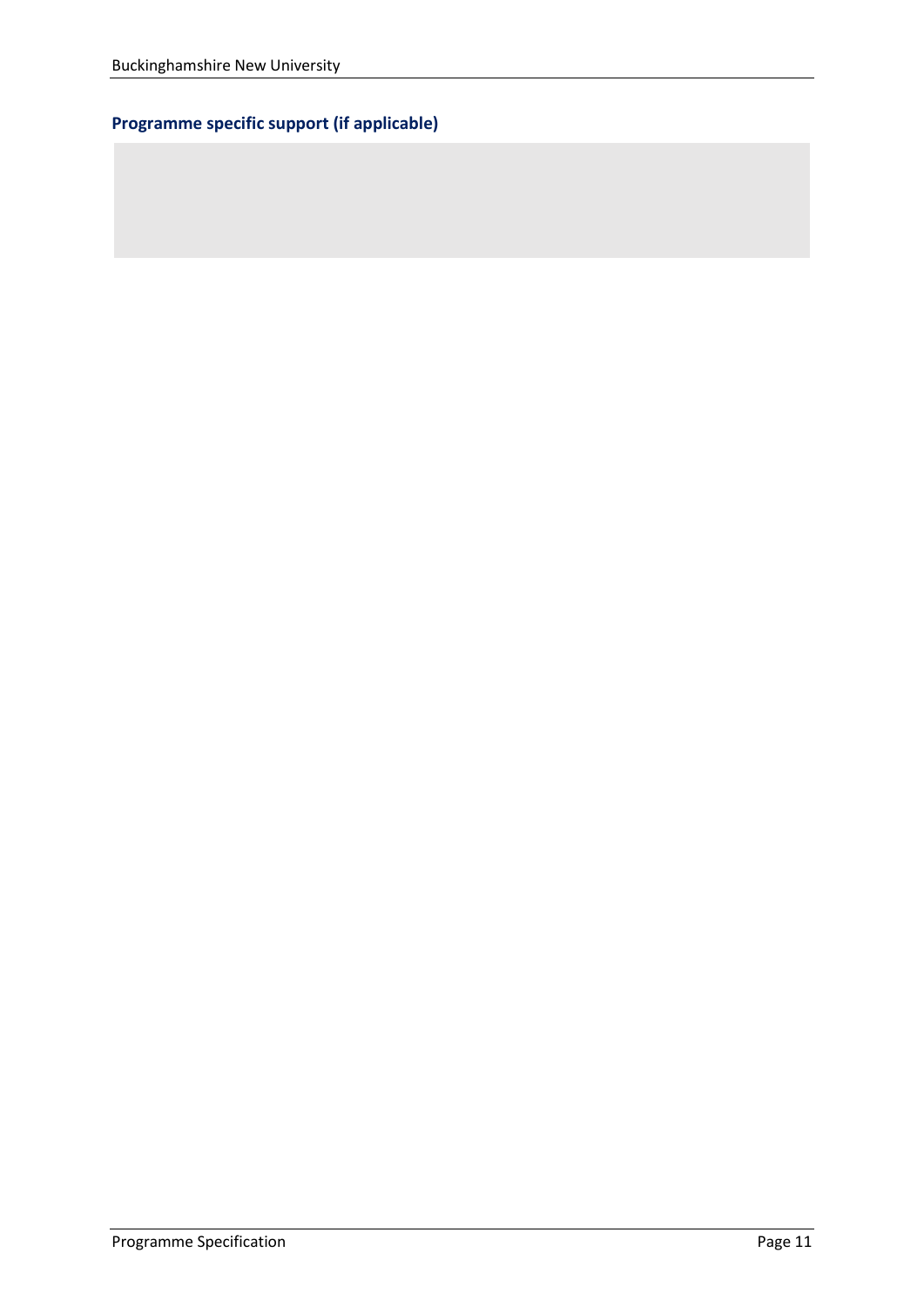# **Appendices**

#### **Quality Assurance**

| <b>Awarding Body:</b>                                                 | <b>Buckinghamshire New University</b>                                                                                                   |
|-----------------------------------------------------------------------|-----------------------------------------------------------------------------------------------------------------------------------------|
| <b>Language of Study:</b>                                             | <b>English</b>                                                                                                                          |
| <b>QAA Subject Benchmark</b><br>Statement(s):                         | <b>Framework for Higher Education Qualifications Level 7</b><br>Descriptor (2014)                                                       |
| <b>Assessment Regulations:</b>                                        | Academic Assessment Regulations, accessible via the<br><b>Academic Advice webpages</b><br>(https://bucks.ac.uk/students/academicadvice) |
| Does the Fitness to Practise<br>procedure apply to this<br>programme? | <b>No</b>                                                                                                                               |
| <b>Ethics Sub-committee</b>                                           |                                                                                                                                         |
| Date Published / Updated:                                             | <b>February 2022</b>                                                                                                                    |

### **Other awards available on programme (Exit Qualifications)**

Please refer to the *Academic Qualifications Framework* for Exit Qualifications recognised by the University and credit and module requirements. The Exit awards below only apply to students who originally enrolled on the MSc Professional Practice but did not complete that award.

| <b>Name of Exit Qualification:</b>                    | <b>Postgraduate Certificate (PGCert)</b>                                                                                                                                                                                                                                         |
|-------------------------------------------------------|----------------------------------------------------------------------------------------------------------------------------------------------------------------------------------------------------------------------------------------------------------------------------------|
| <b>Full name of Qualification</b><br>and Award Title: | <b>Professional Practice (Nursing)</b><br><b>Professional Practice (Healthcare)</b>                                                                                                                                                                                              |
| <b>Credits requirements:</b>                          | <b>60 Credits</b>                                                                                                                                                                                                                                                                |
| <b>Module requirements:</b>                           | 60 Credits at Level 7 OR<br>30 credits at Level 7 and a maximum of 30 credits gained at<br>level 6, as long as the credits were awarded by<br>Buckinghamshire New University for a module with a clinical<br>competency document attached as part of the assessment<br>strategy. |
| <b>Learning Outcome</b>                               |                                                                                                                                                                                                                                                                                  |
| Dependent on modules completed                        |                                                                                                                                                                                                                                                                                  |

| Name of Exit Qualification:                           | Postgraduate Diploma (PGDip)                                                                                                                |
|-------------------------------------------------------|---------------------------------------------------------------------------------------------------------------------------------------------|
| <b>Full name of Qualification</b><br>and Award Title: | <b>Professional Practice (Nursing)</b><br><b>Professional Practice (Healthcare)</b>                                                         |
| <b>Credits requirements:</b>                          | <b>120 Credits</b>                                                                                                                          |
| Module requirements:                                  | 120 Credits at Level 7 OR<br>90 credits at Level 7 and a maximum of 30 credits gained at<br>level 6, as long as the credits were awarded by |